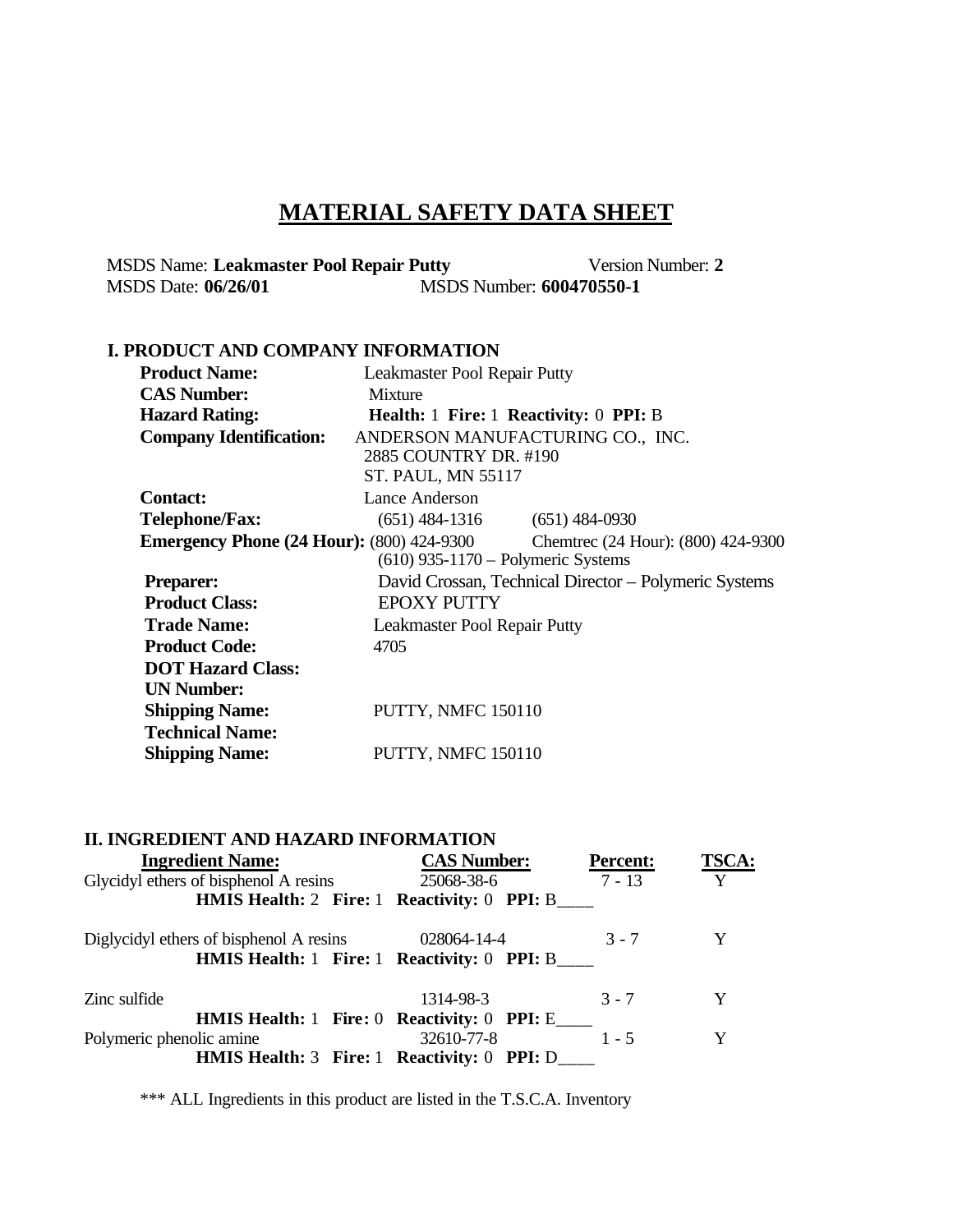## **III. PHYSICAL DATA**

| Form:                         | Putty              |
|-------------------------------|--------------------|
| <b>Appearance/Color:</b>      | Green/white        |
| Odor:                         | Amine, Fishy       |
| Solubility (in water):        | Insoluble in water |
| pH Value:                     | N/A                |
| <b>Boiling Range:</b>         | N/A                |
| <b>Vapor Pressure (mmHg):</b> | N/A                |
| <b>Melting Point:</b>         | N/A                |
| <b>Evaporation Rate:</b>      | Non Volatile       |
| <b>Vapor Density:</b>         | Non Volatile       |
| % Volatile Weight:            | $0\%$              |
| % Volatile:                   | $< 1.0\%$          |
| VOC:                          | $< 1.0\%$          |
| <b>Molecular Weight:</b>      |                    |
| <b>Heavy Elements (ppm):</b>  | $\mathbf{\Omega}$  |
| <b>Specific Gravity:</b>      | 1.9                |

### **NOTE:**

 The physical data represented above are typical values and should not be construed as a specification. For additional physical data and details on use, please obtain a technical data sheet for this product.

## **IV. FIRE AND EXPLOSION HAZARD DATA**

| <b>Flammability Class:</b>  | ШB                                                                      |
|-----------------------------|-------------------------------------------------------------------------|
| <b>Flash Range:</b>         | Not Applicable                                                          |
| <b>Explosive Range:</b>     | Not Applicable                                                          |
| <b>Extinguishing Media:</b> | Water spray, foam, CO2, dry chemicals.                                  |
| <b>Unusual Hazards:</b>     | Aldehydes, acids, and oxides of carbon, nitrogen, and sulfur.           |
| <b>Fire Fighting:</b>       | Fire Fighters and others who may be exposed to the products of          |
|                             | combustion should be equipped with NIOSH-approved positive pressure     |
|                             | self contained breathing apparatus (SCBA) and full protective clothing. |

## **V. HEALTH HAZARD DATA**

| Route: | <b>Species:</b>                       | <b>Exposure and Dose:</b> |  |  |  |
|--------|---------------------------------------|---------------------------|--|--|--|
|        | Glycidyl ethers of bisphenol A resins |                           |  |  |  |
| Oral   | Rat. adult                            | LD50 5000. $mg/Kg$        |  |  |  |
| Skin   | Rabbit, adult                         | LD50 20000. mg/Kg         |  |  |  |

### **Diglycidyl ethers of bisphenol A resins**

| Oral | Rat, adult    | LD50 5000. $mg/Kg$ |
|------|---------------|--------------------|
| Skin | Rabbit, adult | LD50 20000. mg/Kg  |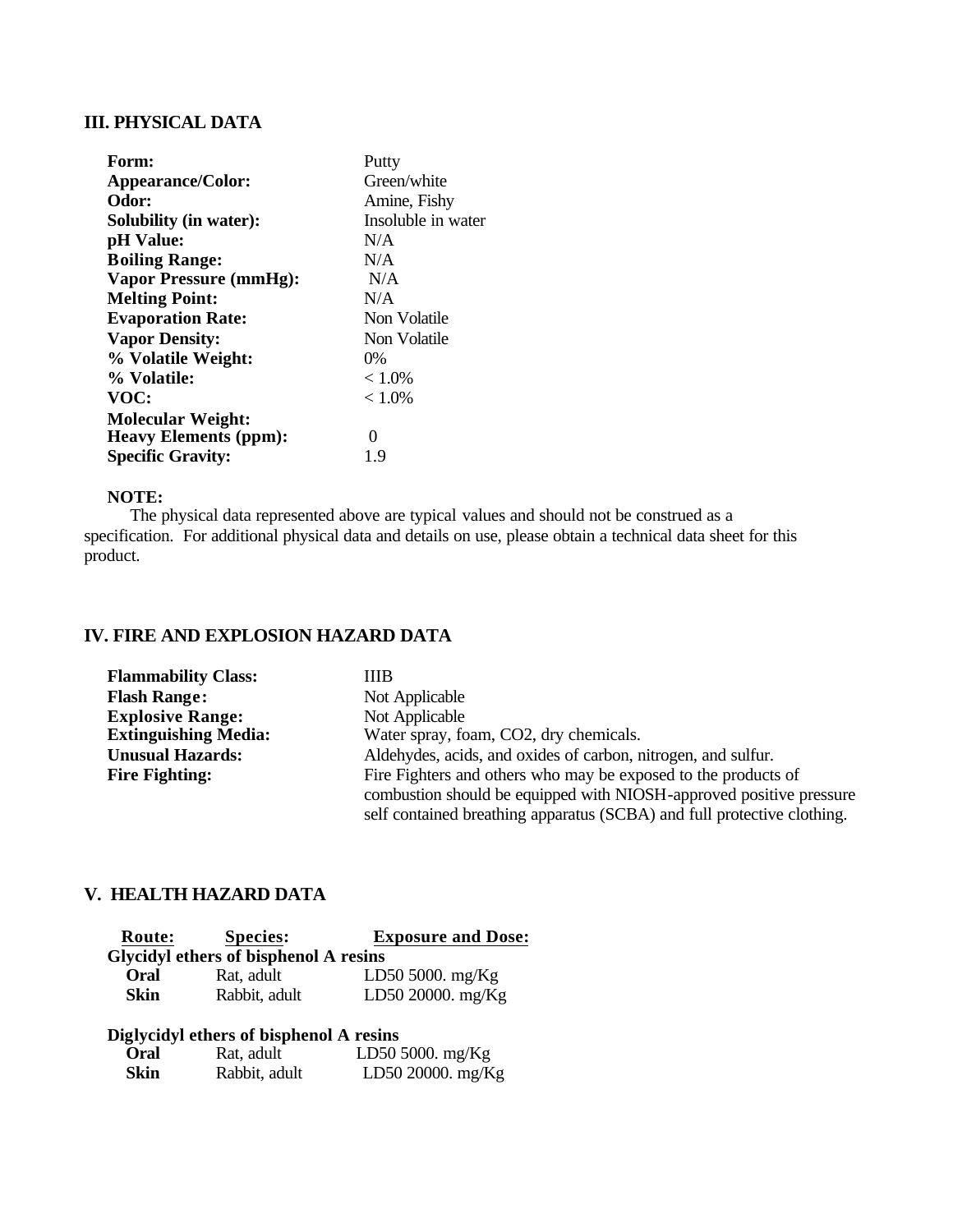| Permissible Exposure Level: N/A |                                                                                   |
|---------------------------------|-----------------------------------------------------------------------------------|
| <b>Effects of Overexposure:</b> |                                                                                   |
| <b>Inhalation:</b> None         |                                                                                   |
|                                 | <b>Ingestion:</b> Irritation of intestinal tract                                  |
|                                 | Skin Contact: Possible irritant and sensitizer.                                   |
|                                 | Eye Contact: Possible irritant and sensitizer.                                    |
| <b>FIRST AID:</b>               |                                                                                   |
|                                 | <b>Inhalation:</b> Remove to fresh air.                                           |
|                                 | <b>Ingestion:</b> Seek medical advice.                                            |
|                                 | <b>Skin Contact:</b> Wash with plenty of soap and water.                          |
|                                 | <b>Eye Contact:</b> Flush with water for at least 15 minutes, seek medical advice |
| NOTE:                           |                                                                                   |
|                                 | Never give anything by mouth to an unconscious person.                            |

## **VI. STABILITY AND REACTIVITY DATA**

| <b>Stability:</b>                | This product is stable                                                                                 |
|----------------------------------|--------------------------------------------------------------------------------------------------------|
| <b>Hazardous Polymerization:</b> | Hazardous polymerization will not occur                                                                |
| <b>Incompatibility:</b>          | None                                                                                                   |
| <b>Conditions to Avoid:</b>      | <b>None</b>                                                                                            |
|                                  | <b>Hazardous Decomposition Products:</b> Aldehydes, acids, and oxides of carbon, nitrogen, and sulfur. |

## **VII. SPILL AND LEAK PROCEDURES**

### **Steps To Be Taken:**

Spills or leaks: Dispose of in normal manner.

### **Waste Disposal Method:**

 Incinerate in furnace or bury in landfill in accordance with all applicable regulations; not a hazardous waste.

## **VIII. EXPOSURE CONTROLS/PERSONAL PROTECTION**

| <b>Occupational Exposure Limits:</b>    |                             |                  |                  |                                            |          |
|-----------------------------------------|-----------------------------|------------------|------------------|--------------------------------------------|----------|
|                                         |                             |                  |                  | ACGIH TLV ACGIH TLV-C ACGIH STEL OSHA STEL | OSHA PEL |
| Glycidyl ethers of bisphe nol A resins  |                             |                  |                  |                                            |          |
|                                         | N/est N/est N/est           |                  | N <sub>est</sub> | N <sub>est</sub>                           |          |
| Diglycidyl ethers of bisphenol A resins |                             |                  |                  |                                            |          |
|                                         | $N/est$ $N/est$ $N/est$     |                  | N <sub>est</sub> | N <sub>est</sub>                           |          |
| Zinc sulfide                            |                             |                  |                  |                                            |          |
|                                         | $5.00 \text{ mg/M}$ 3 N/est | N/est            | N <sub>est</sub> | $5.00 \text{ mg}/\text{M}3$                |          |
| Polymeric phenolic amine                |                             |                  |                  |                                            |          |
| N/est                                   | N/est                       | N <sub>est</sub> | 5.00 PPM         | 5.00 PPM                                   |          |
|                                         |                             |                  |                  |                                            |          |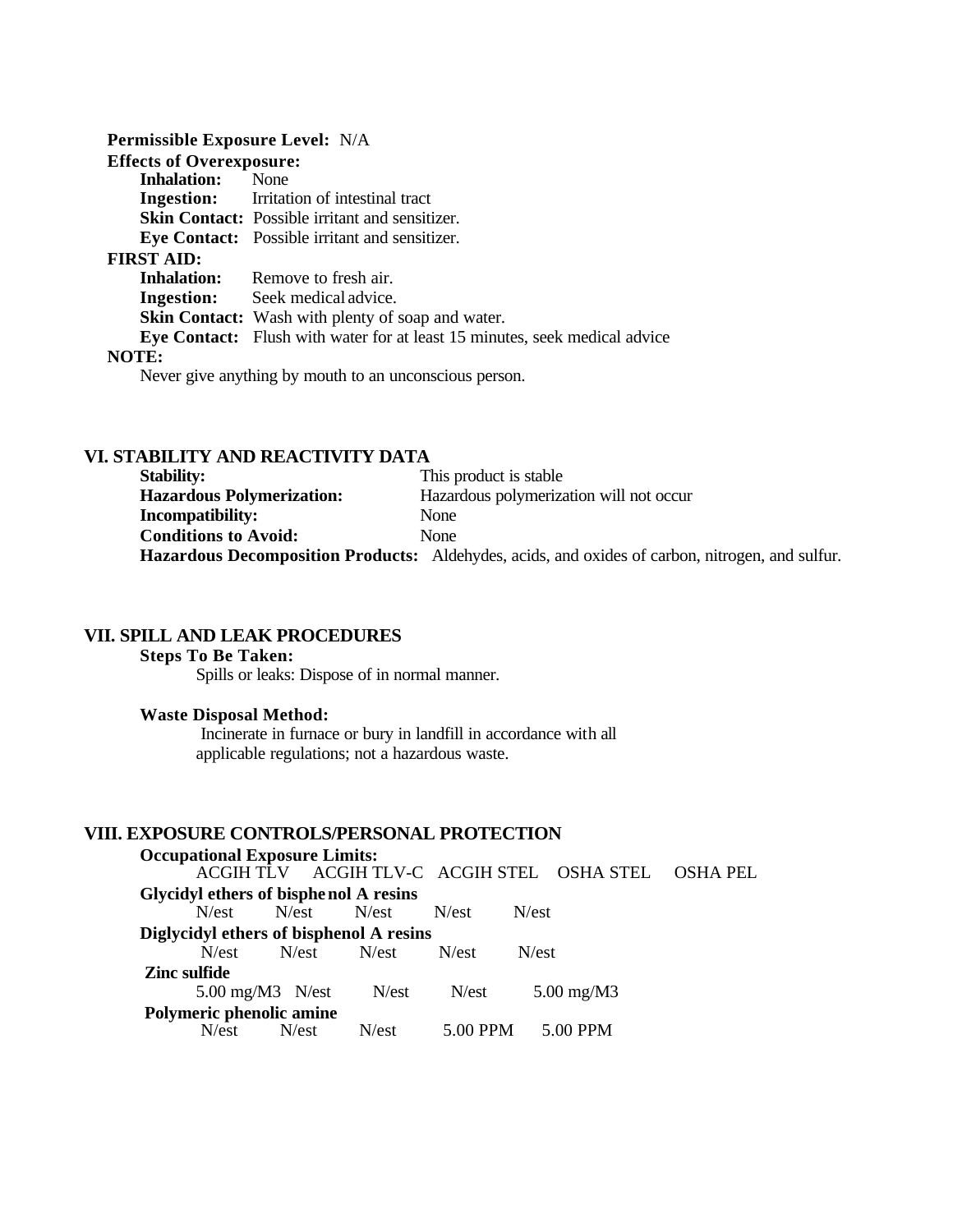#### **Protective Equipment Types:**

| Eyes:                                    | Safety glasses or goggles.                                                              |
|------------------------------------------|-----------------------------------------------------------------------------------------|
| <b>Respiratory:</b>                      | None required unless sanding or abrading.                                               |
| <b>Gloves:</b>                           | Appropriate impervious gloves. Because a variety of protective gloves                   |
|                                          | exist, consult glove manufacturer to determine to proper type for a specific operation. |
| Other:                                   | None Required.                                                                          |
| <b>Ventilation:</b>                      |                                                                                         |
| <b>General Mechanical: None Required</b> |                                                                                         |
| <b>Local Exhaust:</b>                    | Only if heated above 100F (38C)                                                         |

#### **IX. HANDLING AND STORAGE**

#### **Handling:**

| <b>************</b>                                     |                                                                                         |
|---------------------------------------------------------|-----------------------------------------------------------------------------------------|
| <b>Storage Temperature:</b> $\langle 90F (32C) \rangle$ |                                                                                         |
|                                                         | <b>Storage Conditions:</b> Store in cool, dry, well ventilated area.                    |
| <b>Transfer:</b>                                        | No special precautions are needed. Follow good manufacturing and handling practices.    |
| <b>Personal Hygiene:</b>                                | Wash thoroughly after handling, especially before eating, drinking, smoking and using   |
|                                                         | restroom facilities. Wash contaminated goggles, face shield, and gloves. Professionally |
|                                                         | launder contaminated clothing before re-use.                                            |

#### **Empty container precautions:**

Attention! This container can be hazardous when empty. Follow label cautions even after the container is empty since empty containers could retain product residues. Do not re-use empty containers for food, clothing, or products for human or animal consumption, or where skin contact can occur.

# **X. REGULATORY INFORMATION**

#### **SARA TITLE III SECTION 313:**

This product contains the following toxic chemicals subject to the reporting requirements of Section 313 of the Emergency Planning and Community Right to Know Act of 1986 and of 40 CFR 372:

|           | Percent           |
|-----------|-------------------|
| 1314-98-3 | $3 - 7$           |
|           | <b>CAS Number</b> |

#### **NOTE:**

 **USERS RESPONSIBILITY:** A bulletin such as this cannot be expected to cover all possible individual situations. As the user has the responsibility to provide a safe workplace, all aspects of an individual operation should be examined to determine if, or where, precautions - in addition to those described herein - are required. Any health hazard and safety information herein should be passed on to your customers or employees as the case may be.

**DISCLAMER OF LIABILITY:** The information contained herein is, to the best of our knowledge and belief, accurate. However, since the conditions of handling and use are beyond our control, we make no guarantee of results, and assume no liability for damages incurred by the use of this material. All chemicals may present unknown health hazards and should be used with caution. Although certain hazards are described herein, we cannot guarantee that these are the only hazards which exist. Final determination of suitability of the chemical is the sole responsibility of the user. No representation or warranties, either expressed or implied, of merchantability, fitness for a particular purpose or any other nature are made hereunder with respect to the information refers. It is the responsibility of the user to comply with all applicable federal, state and local laws and regulations.